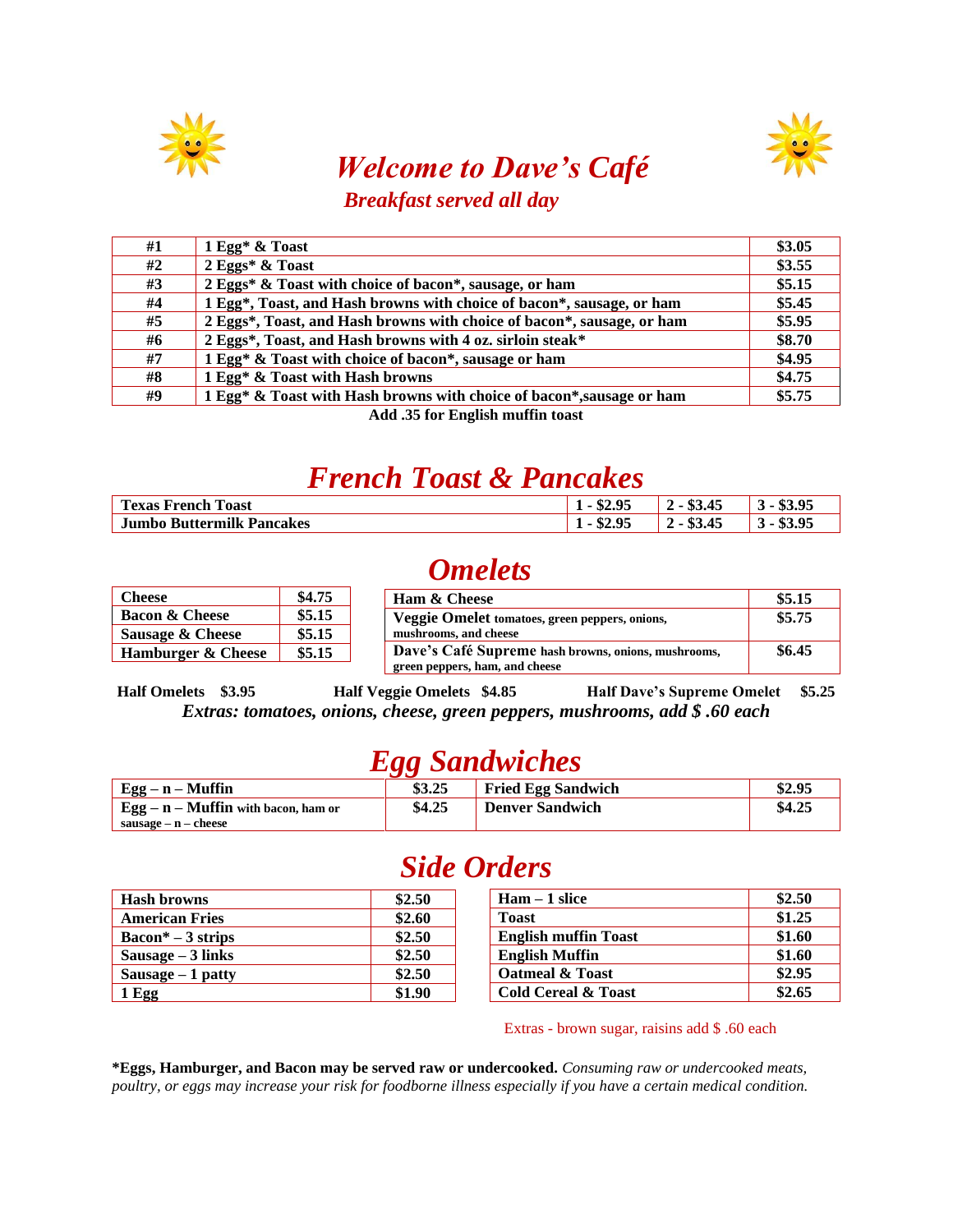

#### *Welcome to Dave's Cafe Willow River, Minnesota*





# *Starting with a Beverage*

| Coffee                      | \$1.25 | Milk                                 | \$.95  | \$1.20 |
|-----------------------------|--------|--------------------------------------|--------|--------|
| <b>Hot Chocolate</b>        | \$1.25 | Chocolate Milk                       | \$1.00 | \$1.40 |
| Hot Tea                     | \$1.25 | Orange Juice                         | \$1.00 | \$1.40 |
| Soda Pop 12 oz.             | \$1.00 | Apple Juice                          | \$1.00 | \$1.40 |
|                             |        | Tomato Juice                         | \$1.00 | \$1.40 |
|                             |        | Root beer Float                      |        | \$2.50 |
| <b>Iced Tea or Lemonade</b> | \$1.00 | Malts chocolate, strawberry, vanilla |        | \$3.25 |
| (seasonal)                  |        |                                      |        |        |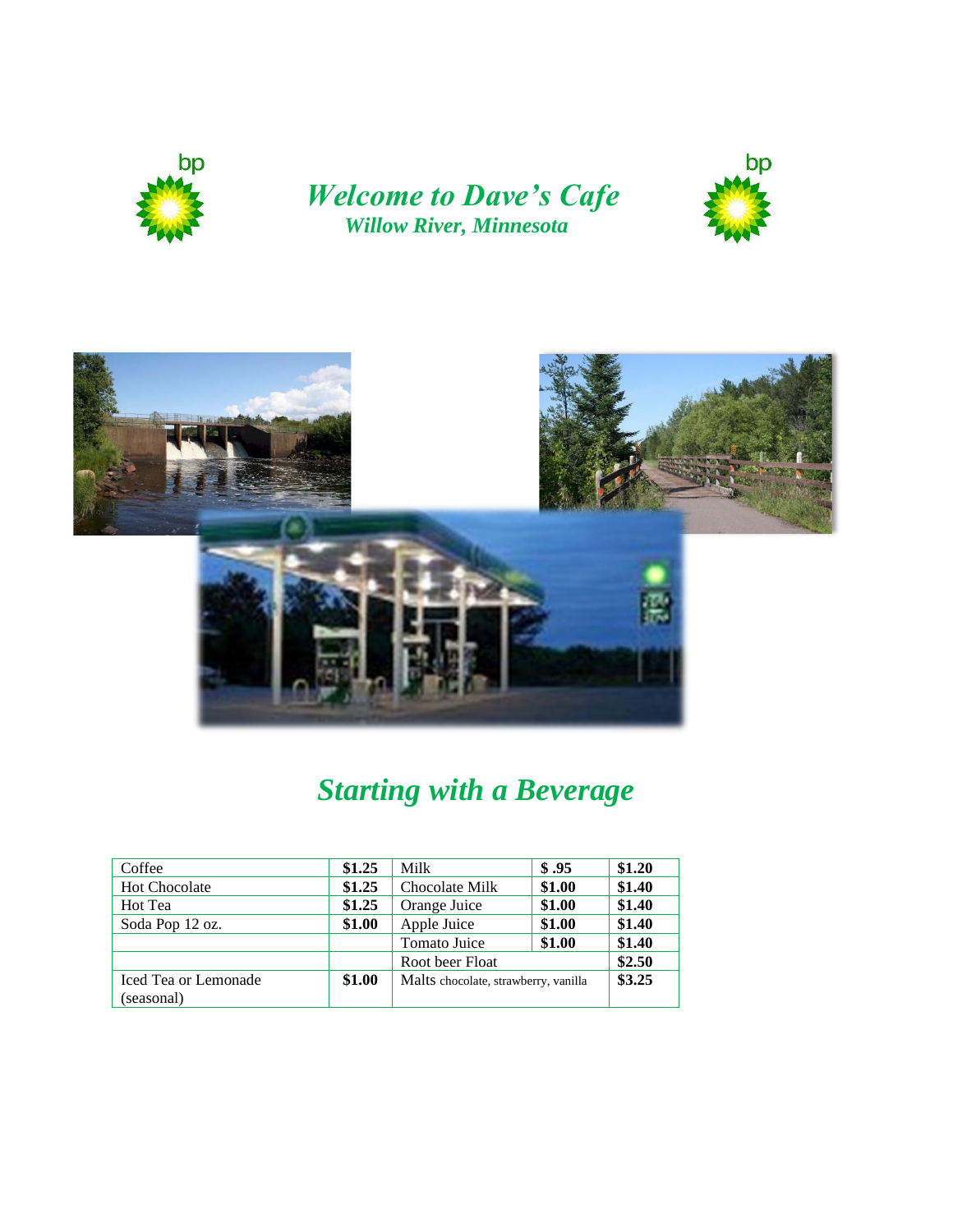

#### *Welcome to Dave's Café Burgers served with chips Change to French Fries for only \$1.95 extr[a](http://forecast.weather.gov/MapClick.php?CityName=Willow+River&state=MN&site=DLH&lat=46.32&lon=-92.8367#.VKVmAChBp95)*



| Hamburger* – quarter beef patty on a lightly toasted bun                                    | \$3.95 |
|---------------------------------------------------------------------------------------------|--------|
| Cheese Burger* – quarter pound beef patty with a slice of cheese on a lightly toasted bun   | \$4.45 |
| Bacon Cheese Burger* – quarter pound beef patty with a slice of cheese and 1 strip of bacon | \$4.90 |
| Double Hamburger* – two quarter pound beef patties on a lightly toasted bun                 | \$4.95 |
| Double Cheese Burger* – two quarter pound beef patties with 2 slices of cheese              | \$5.60 |
| Double Bacon Cheese Burger*                                                                 | \$6.25 |
| California Burger* – with lettuce, 1 slice of tomato, and mayonnaise                        | \$4.95 |
| Mushroom Burger* – quarter pound beef patty, 1 slice Swiss cheese, and mushrooms            | \$4.70 |
| Rib Burger – boneless pork rib patty with tangy BBQ sauce on a lightly toasted bun          | \$4.95 |
| Pizza Burger                                                                                | \$4.95 |
| Fish Burger - 4oz battered cod, lettuce, on a lightly toasted bun and tartar sauce          | \$4.95 |
| Patty Melt – with Swiss and American cheese and smothered in onions on grilled wheat bread  | \$4.95 |

*Extras – tomatoes, onions, cheese, green peppers, mushrooms, & condiments add \$ .60*

#### *Sandwiches served with chips Change to French Fries for only \$1.95 extra*

| <b>Grilled Cheese</b>                                                                        | \$3.15 | Bacon*, Lettuce, Tomato | \$4.70 |  |
|----------------------------------------------------------------------------------------------|--------|-------------------------|--------|--|
| Chicken Fillet                                                                               | \$4.70 | Grilled Ham and Cheese  | \$4.95 |  |
| Hamburger Steak*                                                                             | \$5.95 | Philly Steak            | \$5.25 |  |
| $Ham - with$ lettuce, tomato, and mayo                                                       | \$4.75 | Denver Sandwich         | \$4.70 |  |
|                                                                                              |        | Fried Egg* Sandwich     | \$2.95 |  |
| Chicken Elgrande – skinless boneless chicken breast with 2 strips of bacon, lettuce, tomato, |        |                         |        |  |
| Swiss cheese, and mayonaise on a grilled bun                                                 |        |                         |        |  |

## *More for Lunch served with chips Change to French Fries for only \$1.95 extra*

| Chicken nuggets $- (9)$                  | \$4.75 |
|------------------------------------------|--------|
| Chicken Strips $-$ (3) with 4oz of sauce | \$5.95 |
| Chicken Drummies (4)                     | \$5.25 |
| 21 Shrimp                                | \$5.60 |

**\*Eggs, Hamburger, and Bacon may be served raw or undercooked.** *Consuming raw or undercooked meats, poultry, or eggs may increase your risk for foodborne illness especially if you have a certain medical condition.*

> *[www.davesoil.com](http://www.davesoil.com/) (218) 372-3173*